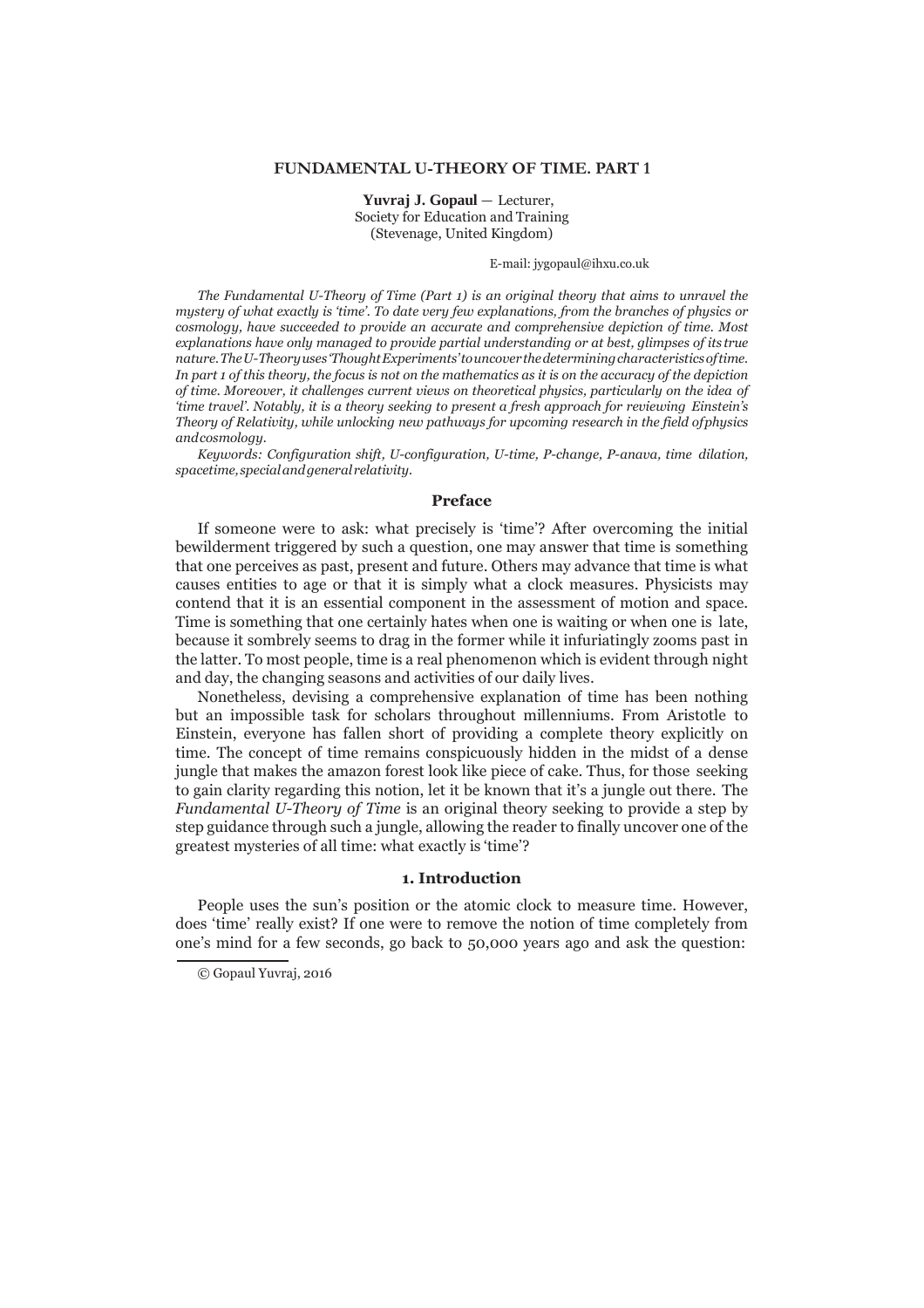Would measuring the sun's position serve any purpose to ancient humans, if they were not seeking to measure time? The answer is that it certainly would.

Humans have always experienced a lot of changes and the solar time allows them to keep track of the changes they constantly experience, such as changes in the physical environment, human activities, microbiological change in humans and other living organisms, the aging process or daily changes in their surrounding habitat. To ancient humans, as it is to modern humans, one day is different to the next. In fact, one minute is different to the next. *The solar time or the atomic clock allows one to measure 'change' as opposed to time*.

What is the difference between 100, 350000 and 2 billion years ago? *The answer is not that each point of time represents different points in the 'path of time'. It is erroneous to think that time is something that flows or passes by*. The right answer is that each point of time is characterised by 'change' from a previous condition. What is the difference between 1second, a thousandth of a second and  $10^{-22}$  second ago? The answer is the same: change. Things are always changing and things have certainly changed between 2 billion years, 350000 years, 100 years, 1 second, a thousandth of a second and  $10^{-22}$  second ago.

The macro universe is not static it is changing. Within the microbiological world, of cellular activity, each fraction of a second is different to the next, due to changes from a previous condition. The quantum world is also always subject to change due to the constant movement of elementary particles. *Time is a conceptual and mathematical measure that account for such change*. Time is a symbolic representation of change, just like temperature is representation of heat. In that respect, to effectively uncover the mystery of time the real question for investigation should be "Does a clock truly measure time?"

# **2. What is a Clock?**

What is the hourglass really measuring? Fig.3.



It is erroneous to assume that that time is an entity that 'passes by' and that the hourglass is accordingly measuring the passage of time. The fundamental U-theory of Time proposes that time is intrinsically related to the hourglass. The hourglass experiences *a change occurring at each drop of a grain of sand* and time is a measure of that experience. The hourglass is subject to continuous change. Time is a measure of the rate at which change occurs with every drop of a grain of sand.

Similarly, the solar time is a measure of the rhythmic changes within the solar system. If the sun was shining all the time everywhere on earth, and if one's own human bodies never went to sleep, aged or underwent any change whatsoever, one would have a sense of relative timelessness. However, the cyclical changes of solar day and night coincides with the biological, physical, emotional, mental and social changes that are experienced by humans and other evolutionary species. The solar time is nothing but a type of change providing a yardstick to understand the intervals of changes that one constantly witness in one's human lives.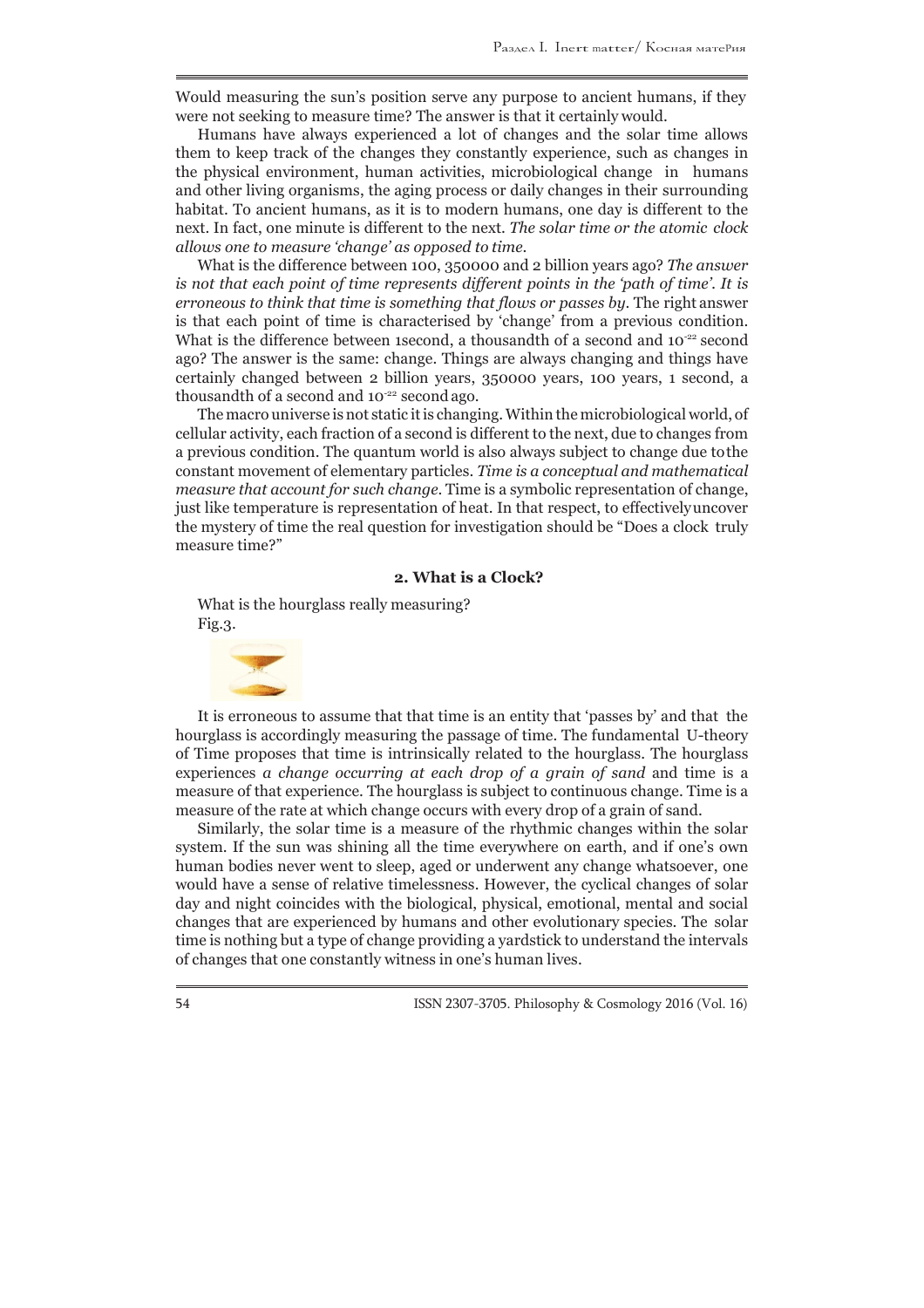*The solar system, an atomic clock or an hourglass can all be defined as types of rhythmic changes that allows one to measure changes in other systems. In this regard, any object that experiences rhythmic changes can be deemed as a clock. At the quantum level everything is subject to change, including an atomic clock. Time is the mathematical and conceptual entity that represents the changes experienced by a clock. Metaphorically speaking, it is time that measures the clock, rather than the other way round. The process, of using one type of change to compare with another, is what produces 'time intervals'*.

# **3. What is 'Time'?**

# **Thought experiment 1**.

Let us assume that there are only fifteen elementary particles that exist in the entire universe, scattered at random as shown in configuration 1. In due course, one of them 'moves' away from its initial position, as shown in configuration 2.

Configuration 1 (C1) Configuration 2 (C2)

Fig.1.





# **Analysis**

If C1 had never changed into C2, time would not exist. If all the fifteen particle shad always been in C1 and continue to remain in C1without ever changing, they would be in a state of *timelessness*. The notion of time and eternity would not even make sense in such a situation.

However, if C2 were to occur, time would be conceived, i.e. time would begin to exist. At this stage, time has nothing to do with speed and space. Time is simply defined as a change from C1 to C2. Measures of time could be assumed in terms of speed and distance through which such a change occurred, but time itself is simply 'change'.

Time thus corresponds to a *change* that occurs in nature.

If other particles began to move in whatever order, C1 would change chronologically into a series of other configurations such as C2, C3, C4, and C5…. As the configurations of the particles keep changing, time becomes symbolic of the changes that occur.

# **4. The Principle of Configuration Shift**

#### **Thought experiment 2**.

Let us consider the following events:

*Event 1.*

There are 3 thousand stars in a galaxy. In due course another star is formed. What has changed?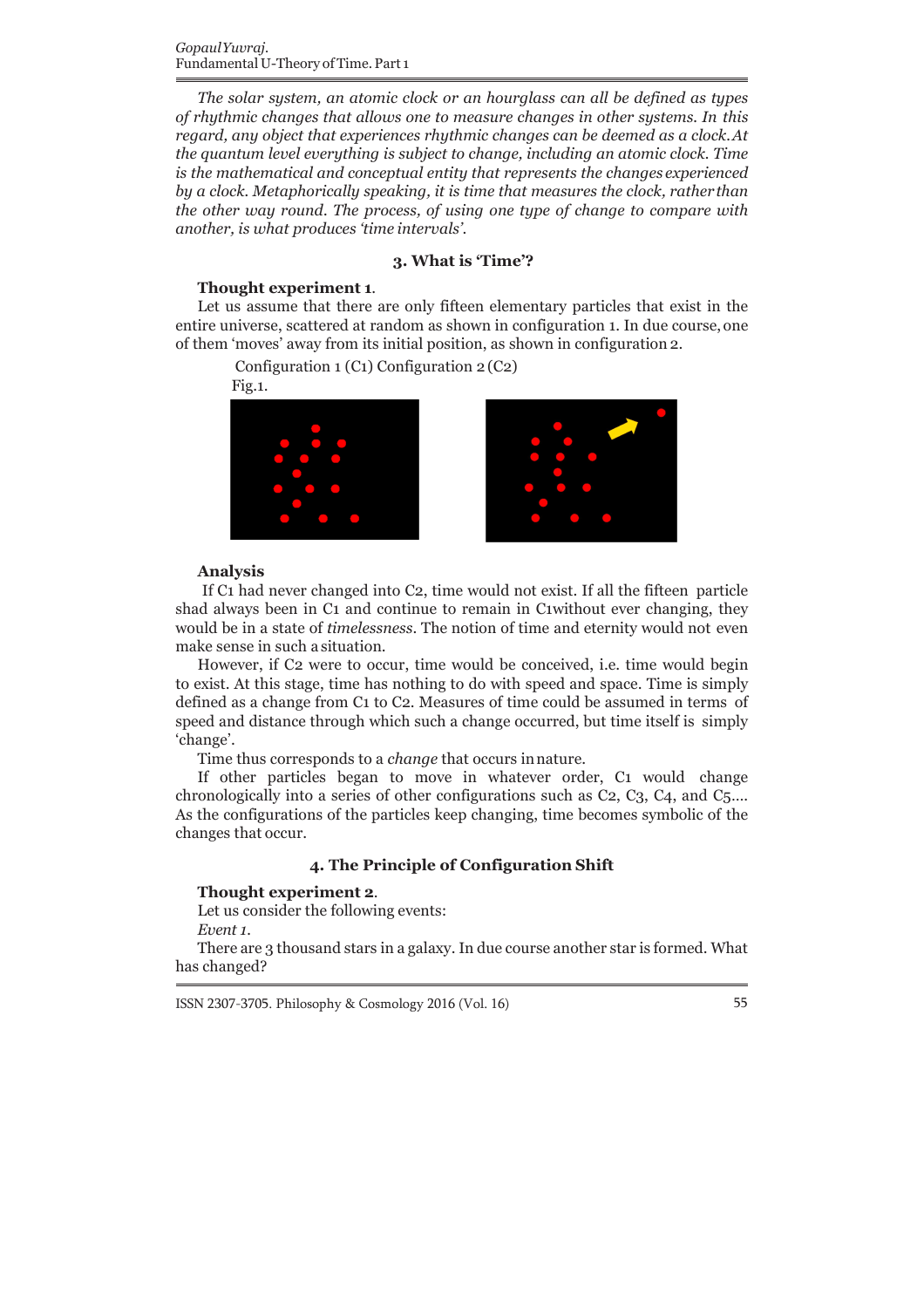#### *Event 2.*

A herd of deer are grazing the green grass, while they are being stalked by a tiger. The tiger walks very carefully and as silently as possibly toward the herd. He takes a pause, quietly positions his body in the attacking stance and subsequently engages in a powerful sprint. He successfully pounces on a calf, while sticking its claws and teeth into the calf's neck.

Finally, he eats most the deer, leaving the remaining carcass for scavengers to savour. What has changed?

*Event 3.*

Rome was built. What has changed?

*Event 4.*

A road accident occurs on the highway. What has changed?

**Analysis**

Change encompasses any event that occurs on earth and beyond, such as road accidents, radioactive decay, feeding, planetary orbiting, growth of plants, thoughts, leisure activities, volcanoes, chemical bondage, light, sound, galactic expansion, socialising, cellular activities, birth and death of stars, aging, love making, reading a book or the sunset. *All these events are essentially 'movement of subatomic particles'*. Our current knowledge suggests that humans, aeroplanes, brain cells and all living and non-living objects are made up of small particles of matter, called atom [Dalton, 1805] which is itself composed of smaller particles including electrons, neutrons and protons. The neutrons and protons are in turn made up of even smaller particles; known as quarks [Gell-Mann, 1964; Zweig, 1964]. Quarks and other small particles such as photons, gluons, Higgs bosons and neutrinos are referred to as elementary particles. *In this regard, any change including the formation of stars, a tiger ambush, the building of Rome and a road accident all amount to the movement of elementary particles that progresses from one configuration of elementary particles to another*.

Any event in the universe results from the '*motion at the subatomic level*'. Accordingly, change occurs in nature as a result of motion. Without motion there would not be any change. And without any change there is no time. *Time is thus the consequence of motion*. It is the fruit or offspring of motion. Where there is motion there is time, where there is no motion time does not exist. Time, therefore, corresponds to Configuration Shifts. *Configuration Shift* is a term explaining that any change, within the universe, comprises essentially of movement of elementary particles that progresses from one configuration of elementary particles to another.

### **5. The U-Configuration**

Everything in the universe, including the universe itself, is subject to configuration shift. The *U-Configuration is* defined as the shape, form or configuration of the universe, before it changes into another, as result configuration shift. The Uconfiguration can be assumed to be unstable or fleeting for three reasons. Firstly, the universe is full of activities. Secondly, its elementary particles are not motionless, but vibrating [De Broglie, 1924; Davisson, 1928]. Thirdly, the universe is expanding at an increasing rate [Hubble, 1929]. All this suggest that the universe does not have a fixed shape or form and that its configuration is always changing.

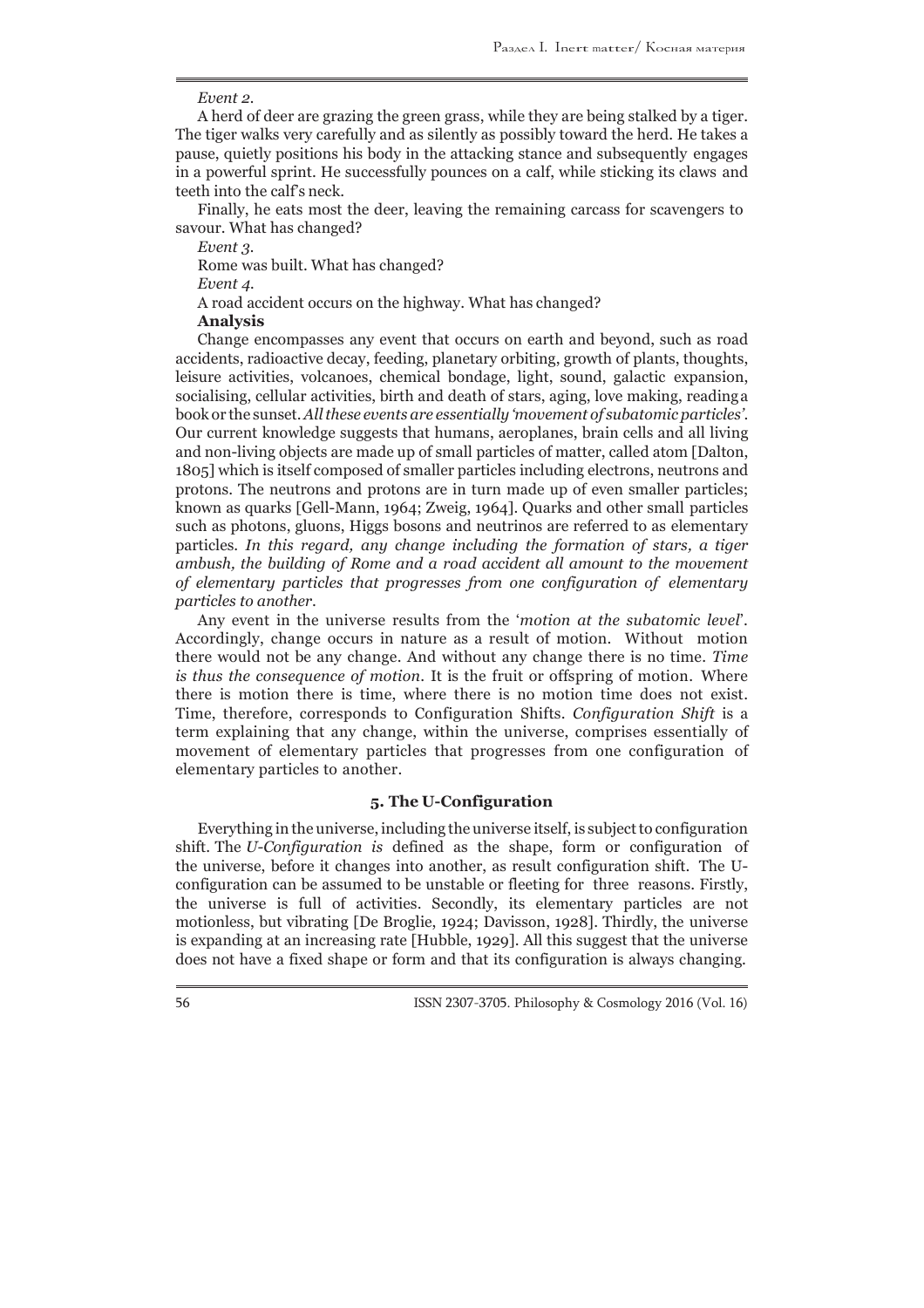*The universe is thus a collection of elementary particles in motion progressing from one U-configuration to another*.

As the Big Bang occurred, time spawn into existence where the universe, through the motion of its particles, is inexorably reconfiguring itself. Motion of subatomic particles is immense and continuous. It is constantly changing the fabric of every micro and macro entity and indeed the fabric of the universe. No micro or macro entity is the same as it was a trillionth of a second ago. The universe is in a ceaseless state of change. The U-configuration is not the same it was a trillionth of a second ago. The status quo simply does not exist in nature. Change is the essential nature of the universe, which is made up of elementary particles in constant motion. *The constant change, which occurs relentlessly in the universe, is encapsulated through the concept of time. Time is thus both the 'conceptual entity' that symbolizes the transient nature of existence and the 'mathematical entity' that accounts for the ceaseless change experienced by the universe, from one U-configuration to another*.

#### **6. The U-Time**

Reconfiguration of the universe is no joke or fantasy. It is real. It is happening as one is reading this piece of literature. One's body is not the same it was a millionth of a second ago, because there is constant motion in a human body at a subatomic level. In this regard, the human body is continuously reconfiguring itself every millionth or so of a second.

change, in configuration, occurs would be infinitesimally small. *U-Time* [t<sub>u</sub>] can thus be The universe is thought to comprise about  $10^{97}$  elementary particles or potentially more if dark matter is included [Munafo, 2013]. With  $10<sup>97</sup>$  particles at stake, the potential combination matrix of U-configurations is enormous. The unit of time at which such defined as a unit of time at which a U-configuration undergoes a configuration shift.

# **7. Measure of Change**

Let us reconsider Thought experiment 1. Fig. 2.



The particle moving away causes change. How is such change measured? Answer: the measure of change is time. Since time is a measure of change, a unit of time in this case will be based on the speed and distance. The greater the distance the greater the change. The greater the speed the faster the rate of change. In this regard, if the elementary particle moves away at very slow speed, the rate at which a change is incurred is very slow. If it moved a great distance, it would have incurred a massive change at very slow pace, i.e. through a large time interval. The faster the motion the smaller the time interval.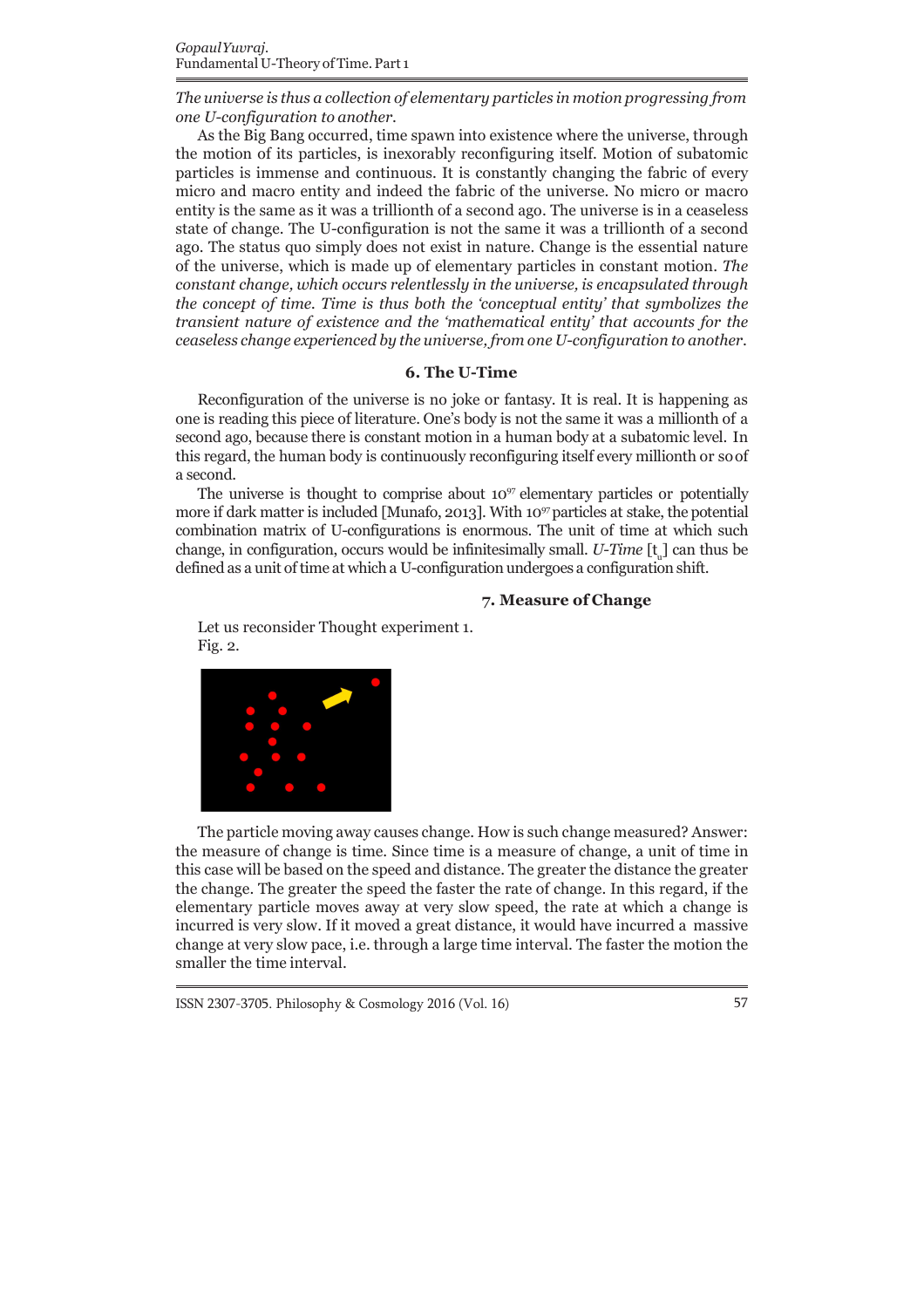Is speed and distance the only determinants of change? The answer is no. If there are a thousand moving particles, albeit at slow speed, the rate of change would be much faster and the time interval smaller than that caused by only fast moving one particle. *Thus, motion-change depends on three determinants: speed, distance and number of elementary particles*.

#### **8. U-Configuration Shift is much Faster than P-Change**

#### **Thought experiment 3.**

Let us consider three hypothetical states of the universe, S<sub>1</sub>, S<sub>2</sub> and S<sub>3</sub> as follow: *S1*

S1 consists of one motionless elementary particle. According to the U-theory, S1 would be timeless.

*S2*

plausible to assume the Planck time  $[\frac{t}{2}(5 \times 10^{-44 \text{ s}})]$  as a unit of time to represent the Let us hypothetically assume that the universe is made of one single photon. Such a universe would be time-bound, as it would experience change through the motion of the photon. What would be the rate of change that S2 would be experiencing? Answer: the rate of change would be equivalent to the level of motion of the photon. If a photon was a slow moving particle (hypothetically speaking), it would cause the universe to change at a very slow pace. Since a photon moves at a very fast pace, it would engender a change through a very small time interval. In this case, it is rate of change incurred by a single photon.

*S3*

experiencing would be equally greater. In this regard, the  $t<sub>r</sub>$ , as a unit of time would In S3 the universe has 1000 photons in motion. The level of motion in S3 would be greater than in S2 and the level of change that the universe would now be not be small enough and no longer appropriate to represent the change incurred.

*A* photon moves one Planck length [*ℓP* (1.616199(97) ×10<sup>−35</sup> metres)] in one *t<sub>p</sub>*. Accordingly, by the time a photon would cover an *ℓ*, the remaining 999 photons would *P* would have been able to reconfigure itself a thousand times each *t* . In essence, every *t* all have moved an equivalent distance. Keeping the maths very simple, a more appropriate unit in the hypothetical situation  $S_3$  would be  $t \times 10^{-3}$ , because the universe *P P*

the universe would have experienced a thousand changes or reconfigurations.

 $\rho$  instigated by a single photon travelling one  $\ell_p$  in one  $t_p$ Accordingly, the *U-Configuration* Shift is defined as the change from one Uconfiguration to another, whereas the *P-Change* can be defined as the change

*E*, that travel at c × 10<sup>-3</sup> would cover one  $\ell_p$  in 1000  $t_p$  Subsequently, it would require Let us now compare the above situations to slow moving particles. An electron, 1000 Es to instigate a change equivalent to p-change, but if there were a million Es they could instigate a thousand p-changes. Following this logic, a large number of slow moving particles can instigate the same level of change as a comparably smaller number of fast moving particles.

The universe is made up of fast moving particles such as photons and neutrinos as well as slow moving particles. In this regard, with  $10^{97}$  particles at stake moving at great speed, the *U-Configuration shift is extensively faster than the P-Change*.

In part 1 of this theory, the focus is not on the mathematics as it is on the accuracy of the depiction of time. The specific formula to calculate the U-time shall be unveiled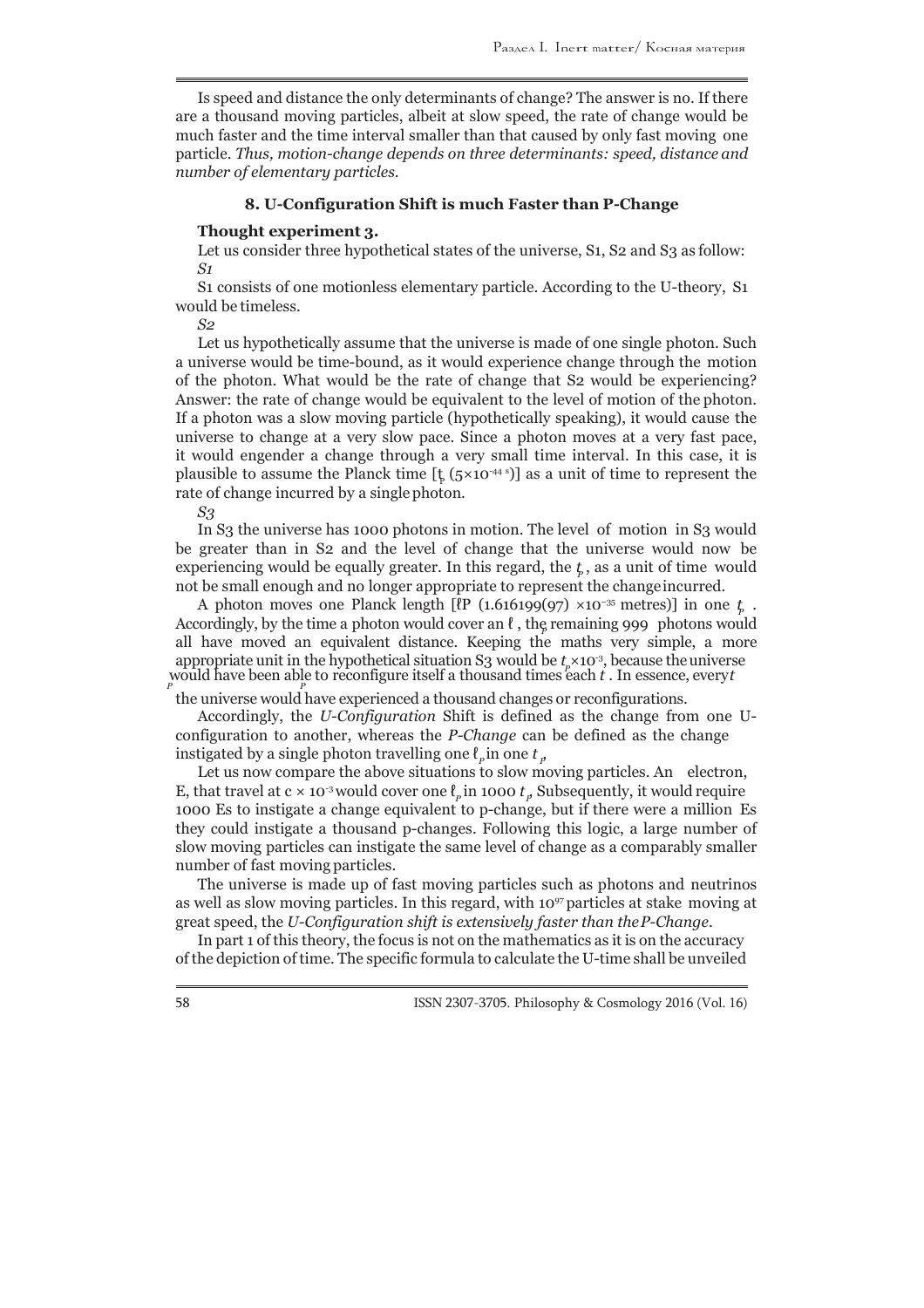to engender a p-change. *By the time a photon traverses space in one t<sub>p</sub>, the construct* in the Part 2. Nevertheless, it can be cogently deduced that the rate at which the universe continuously reconfigures itself is  $n<sup>th</sup>$  times the speed it takes for one photon *of the universe would have changed a trillion × 10<sup>n</sup>times*. Accordingly, the U-time is infinitesimally smaller than the Planck time.

#### **9. The Hypothetical Freeze and Timelessness**

## **Thought experiment 4**.

Let us consider three hypothetical states of the universe, S4, where all elementary particles (every single one) of the universe(s) froze to a standstill, as in C1. Would time exist?

#### **Analysis**

*Assumption 1*: Time is an unknown quantity that passes by, even in total absence of motion. This paradigm is unscientific. Currently time is a viewed as a mysterious entity in science, as no comprehensive explanation on time has been provided to date. There is a flawed assumption that it is something that passes by and that as science develops the 'it' is something will somehow be uncovered. The persistent use of such a paradigm will only keep humankind in the dark ages. This paradigm ought to be challenged through precise deductive reasoning.

*Assumption 2*: time represents change.

*Time would not exist in S4. The concept of time would not even make sense. The universe would be in a state of timelessness. However, if only one tiny elementary particle should move, time would spawn into existence*.

This is what 'time' is. It reflects change. A single motion of one tiny elementary particle will instigate a change, albeit infinitesimally small, in the configuration of the universe. The essential nature of elementary particles is that they have ants in their pants. They never remain still, but are always in motion. This implies that the U-Configuration is always changing as each of its  $10^{97}$  elementary particles are always motion.

# **10. The Term 'Event' Hinders Understanding of Time**

Time is often misunderstood, because of a lack of understanding of what exactly it is measuring. Einstein [1916, Ch. 09] put forward that "….unless we are told the reference-body to which the statement of time refers, there is no meaning in a statement of the time of an event." Such Einsteinium viewpoint is further echoed in the assumption that "Time has no independent existence apart from the order of events by which we measure it" [Barnet, 1948, p. 14]. Notably, the term '*event*' represents a major obstacle to accurate understanding of the nature of time.

What is the watch really measuring?

Fig. 4.



ISSN 2307-3705. Philosophy & Cosmology 2016 (Vol. 16) 59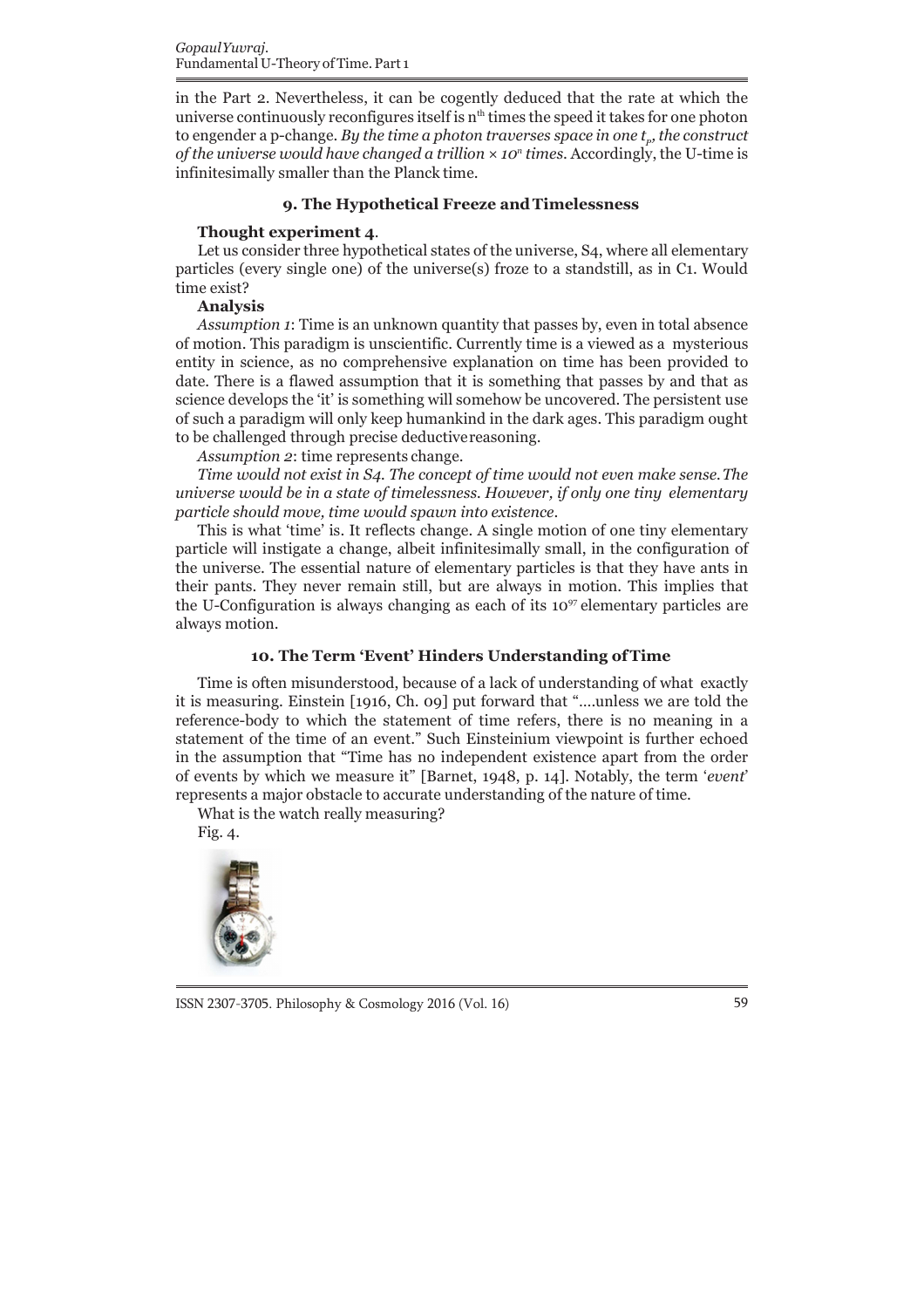The term event generally denotes a significant activity such as feeding, road accidents, strolling along a river bank, the earth orbiting the sun, socializing, working etc. For that reason, a watch would be anything but an event. In that respect, it is quite easy to make the mistake of assuming that a watch is really measuring the passage of time. *The changes caused by the moving needle are not viewed as events*. Hence the reason that the term event ought to be avoided. Configuration Shift is a more appropriate expression because it encompasses ongoing change; *a change that the clock itself experiences*.

Currently one tends to ignore the boring changes that the clock is subjected to, because one is too focus on 'events' rather than change. The changes within the clock are important. *Each movement of the needle of any existing clock is changing the universe forever*. A time device is a reference framework that matches its own rhythmic changes to the chronologies of change of other systems.

In his 1905 paper on special relativity Einstein states that "The "time" of an event is that which is given simultaneously with the event by a stationary clock located at the place of the event, this clock being synchronous, and indeed synchronous for all time determinations, with a specified stationary clock." Clearly, Einstein viewed time as an independent entity that passes by, wherein events occur at a specific point in time during its passage. How accurate is his statement?

# **11. The Past, Present and Future**

Einstein [1955, as cited in Dyson, 1979, p. 193] mentions that "... the distinction between past, present and future is only a stubbornly persistent illusion." According the U-Theory past, present and future are reflections of configuration shift. Let us consider the event of someone jumping from a high building, crashing on the ground and subsequently dying. The jump, the decision to jump, the crash and the process of dying are all motion of subatomic particles, i.e. configuration shift. The 'past, present and the future' is not an independent concept, but is a measure of change just as hot, cold and tepid are measures of heat.

Time is not an illusion but a mathematical reality and is truly another measure like temperature, speed, pulse rate or IQ. The only illusion here is a 'passage of time' or an 'arrow of time' out there, on its own. The actual illusion is that time is an independent phenomenon, passing away by itself. Einstein felt that people before him had mistakenly believed that time was structured in terms of past, present and future. And subsequently he deemed that it was necessary to challenge whether such structure was real or an illusion. According to the U-Theory neither is correct: time neither has structure in its own right nor is it an illusion. The separation between past, present and the future is not illusion. It is as real as it gets. Whatever structure that time possesses, it essentially reflects the inherent characteristic of change. *The passage of time is real and it is inextricably linked to the phenomenon that it is measuring i.e. configuration shift. However, when time is viewed without such inherent link it would appear as a convincing illusion*.

# **12. The Time-Rate Insolubility Hypothesis**

The fallacy of the time dilation hypothesis is manifest in its assumption of a *rate of time*, i.e. the rate at which time passes. The time dilation hypothesis suggests time is observer dependent [Einstein, 1916]. This implies the rate at which time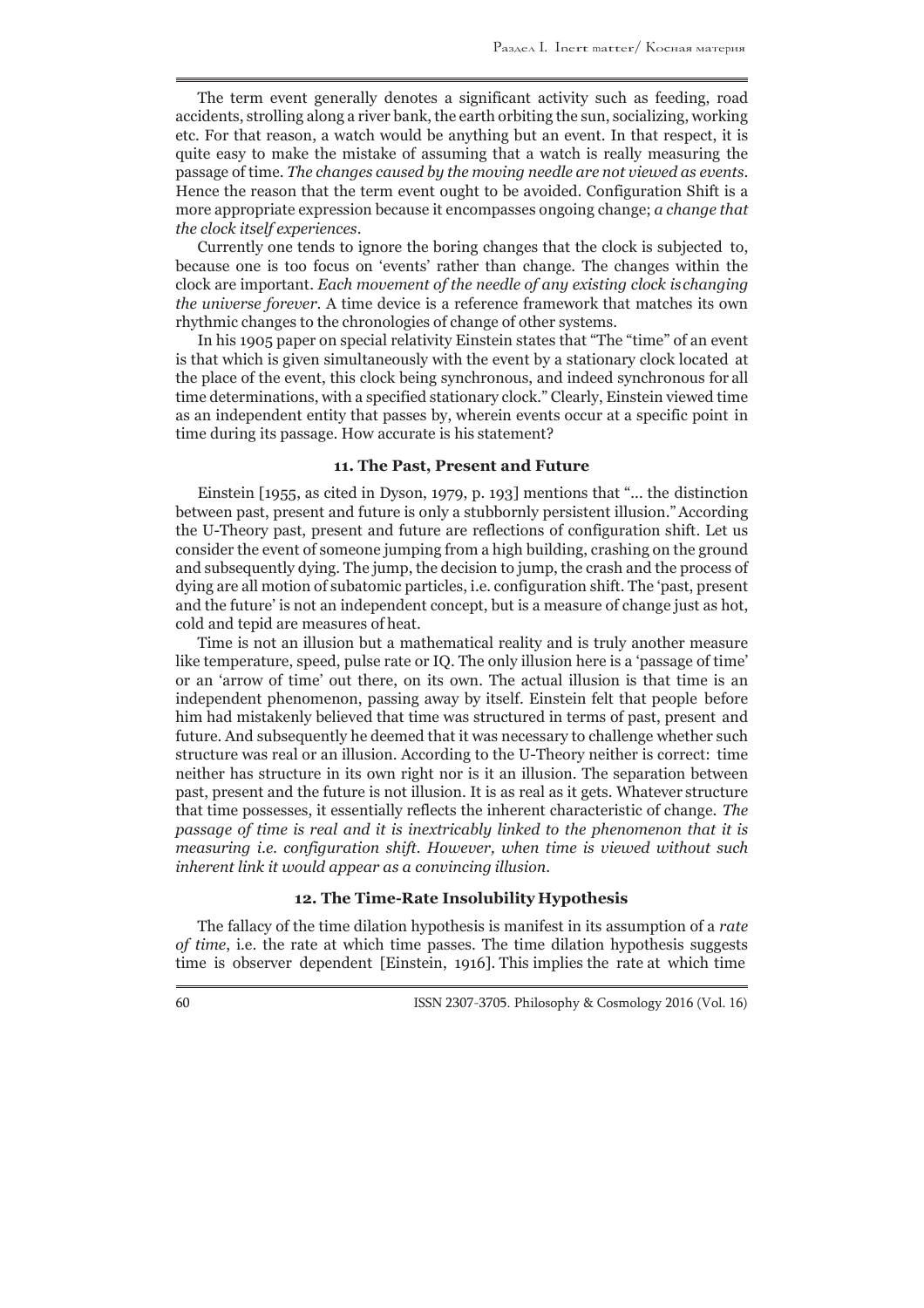passes differ from one observer to another, depending on the relative motion of the observer. Accurate clocks can thus tick at different rates. It is like saying "10 o'clock is going to pass in 5 minutes on my clock and in 48 hours on yours". The timedilation hypothesis considers time to be an independent entity in its own right with its own rhythm and pace. In this framework, time is assumed to have a rate at which it flows, such as a minute per minute. If one travels at great speed, time could slow down to say, a minute per 24 hours.

*Well, what is the speed of speed? What is the velocity of velocity? What is the temperature of temperature? Do feelings have feelings? What is the rate of time of time*?

Time-dilation is accordingly an inconsistent framework. It would be consistent if time was a phenomenon, particle or force that passes by, but it isn't. Time is a measure of change, just like speed is a measure of motions of objects. Speed does not have a beginning or an end. It is not an independent phenomenon, but is inextricably linked to motion. If it was an independent phenomenon, it would then become appropriate to measure the speed of speed; but it isn't. In that respect, it is nonsensical to measure the time of time.

Another useful analogy is 'distance', which has no existence independent of particles. It is the existence of particle that provokes the existence of distance. Time is a measure of motion-change of just like distance is a measure of the position of the same particles. Imagine two particles distance apart — both the particles and distance exist. One cannot say that distance does not exist and that it is a mere illusion. However, the existence of distance emanates from the existence of the two particles. It would be illusionary to conceive distance as having an independent existence outside the existence of particles. Correspondingly, where there is motion there is time; where there is no motion time does not exist. The universe exists; therefore, time exists. The only illusion would be to conceive its existence outside the existence of the motion of particles.

## **13. P-Anava [pA] and the Cosmic Speed Limit**

According to Einstein theory of special relativity, c is the same in all frames of reference, i.e. no speed or relative velocity can be assumed to be higher than *c*  [Einstein, 1905]. Under this assumption, two photons travelling toward each other will still have a resultant velocity *c*. If the speed of light can't change, what can be held to account for the anomaly of the hypothetical light clock? Einstein concluded that if the speed of light is constant it must be time that was altered. In this regard, a moving clock ticks more slowly than a stationary one. The idea that time is inherently observer-dependent gave birth to the idea of *time dilation*.

The idea of time dilation rests on two logical, albeit, unproven assumptions: (i) the speed of light is the cosmic speed limit; (ii) speed of light is constant in all reference frames. The first assumption relies on the fact that since, a photon is the fastest traveling particle known to mankind, it appears reasonable to conclude that nothing can exceed the speed of light.

The second assumption relies on the characteristics of a photon and on how it is formed. Whenever an electron is energized it jumps to a higher orbit, and when it subsequently falls back to its normal orbit, it emits a packet of energy, which is a photon. The photon is born with the speed of *c*, i.e. it never has to accelerate to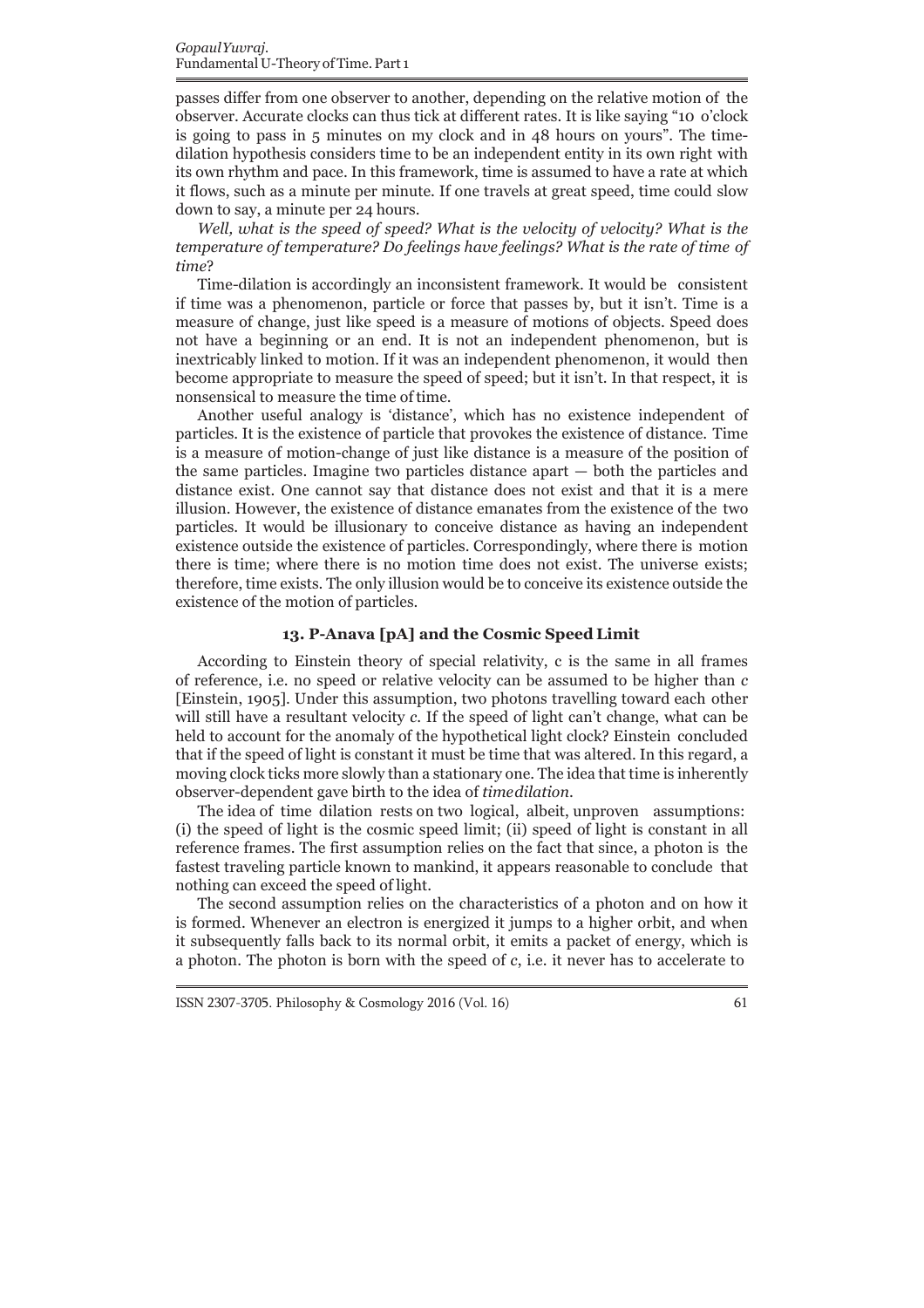such speed because it manifests into existence right at that very speed. Our current knowledge suggests that there is no evidence that a photon decelerate either. Light speed is observed to be lower than c when passing through a medium. However, this seems to be because photons are absorbed and re-emitted by atoms, causing a slight overall slowdown. Nonetheless, the speed of the photons as they travel between atoms is always *c*. In a vacuum a single photon can travel indefinitely, but in a medium it has a very short lifespan during which it always maintains its constant speed.

A photon has never been observed to accelerate, decelerate or travel at a speed other than c. No other elementary particles or entities have such constancy. Constancy is one of the striking features of a photon. Unfortunately, deprived of an ability to accelerate or decelerate, constancy is the cross that a photon has to bear.

Therefore, if a photon is limited by constancy, it makes perfect sense to assume that that 'limitation' (referred to as '*P-anava*', symbol pA) is what needs to be examined and accounted for in the lightclock or similar thought experiments. A photon cannot move faster, thus it undermines the accuracy of the lightclock. A lightclock is therefore inaccurate. A photon does not make a good clock, because it is haspA (limitation within a photon). The faster the moving lightclock the higher the resultant pA. The anomaly of the theoretical lightclock, or other related thought experiments, ought to be explained in terms pA, as opposed to time-dilation.

## **14. The space-time continuum hypothesis**

The space-time continuum hypothesis hinges on the notion of time dilation, i.e. time is observer dependent. It is contended that time is a localised phenomenon, i.e. motion and speed varies from one point in space to another, thus time varies from one point to another. In that respect, one is confronted with a three dimensional universe with time variations scattered all over space, making up the entity called space-time. The notion of space-time conjures up the image of trillions of clocks scattered all over space like dust, all ticking at different rates. Under the Time-rate Insolubility Hypothesis, this fanciful notion fails to conceal its flaws.

It is understandable that if gravity is increased, it will take longer for an aeroplane to reach Australia. It is also logical to assume that if gravity can bend light it can also bend space. Events occur, not only in space, but equally in time. The inclusion of bendable spacetime within a coordinate system makes perfect sense and is most likely a mathematical reality. On the other hand, when spacetime is viewed as a traversable phenomenon it is symptomatic of a lack of understanding of what time really is and what it is that it is factually measuring.

The Einsteinian theory view time to be observer dependent, implying that objects in motion on earth operates at different times. *According to the U-theory, the sum of all change from the perspective of a slow moving particle is exactly the same as that from the perspective of a fast moving particle*. The rate of change is exactly the same for all observers. (NB: 'Rate' of Configuration Shift is uncovered on Part 2 of the theory). Time is the measure that encapsulates the change brought about by the particles in a system.

A slow moving particle views the change brought about by the particle itself and the change brought about by a fast moving particle, in exactly the same manner that a fast particle moving views this process. Thus, the change, brought about for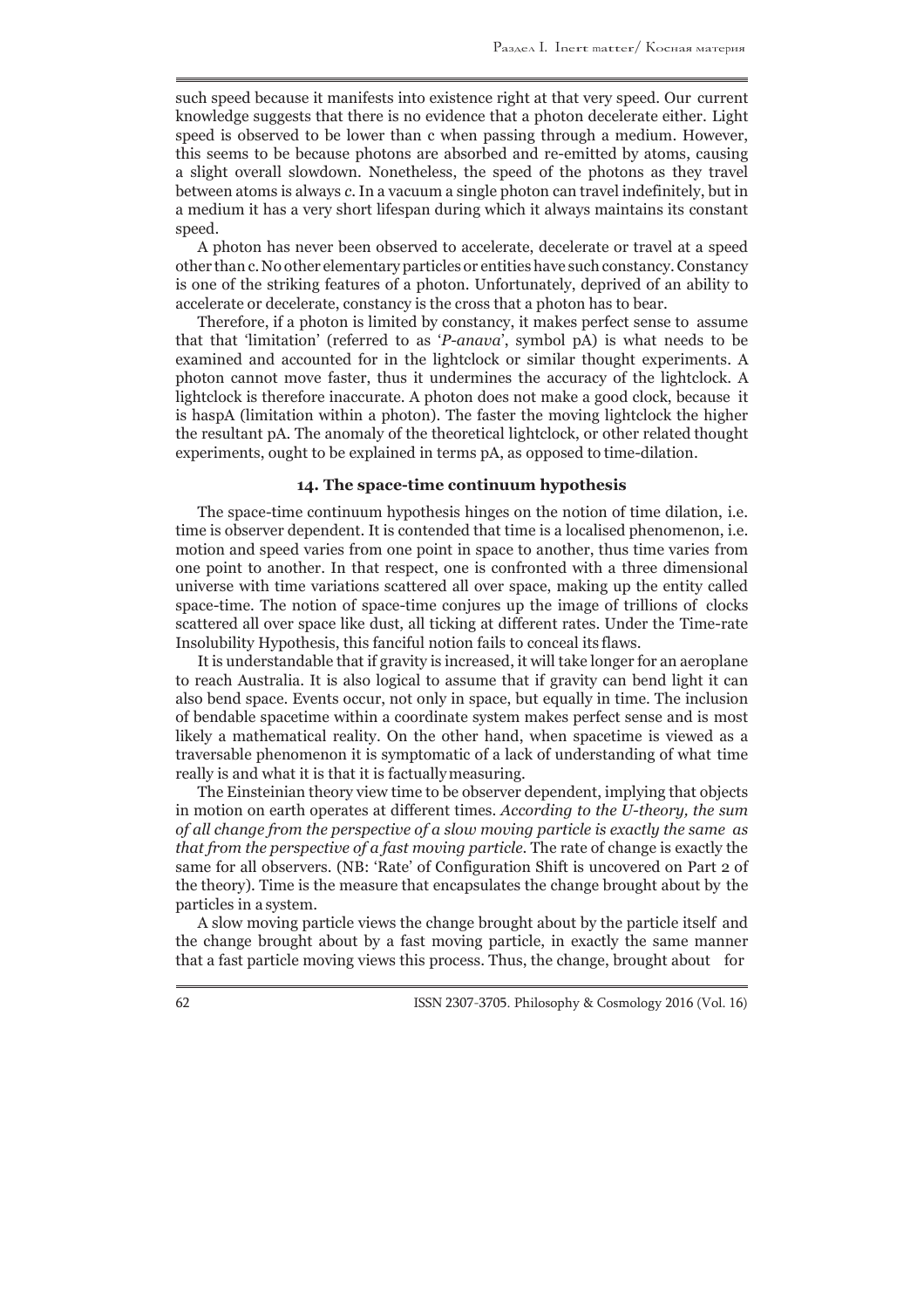example by sunburn on human skin, has an absolute chronology from the standpoint of all elementary particles involved in such process. The timeline of the interaction, between photons and particles from skin cells, suncream, dust, air, would not be observer dependant, but would simply operate within the rule of causality.

#### **15. Can One Travel Backward or Forward in Time?**

Seeking to travel in time, within the Einsteinian paradigm, is like tearing apart a ten-dollar note in order to find food or gold. While Newton believed that the flow of time is absolute [Newton, 1687], Einstein contended that the flow of time relative. *According to the U-theory, time does not 'flow', but is merely a mathematical representation of configuration shift. It is configurations of particles that flow from one configuration to the next. Time is mathematical depiction of such flow. Time does not flow*.

Time travel in this framework implies going backward or forward at particular series of configurations of particles. The act, of two lovers kissing, is fundamentally movement of elementary particles unfolding through a series of consecutive configurations. However, the tricky part is that it has to be understood that such act operates simultaneously within the framework of  $10^{97}$  particles. If someone sitting in a bus utters the word 'hello', he is really uttering such a word not only in a bus, but in the universe. Every change that occurs on earth or other location in the universe, also forms part of the universe. Every action, that takes place in a tiny location anywhere within the cosmos, does so within the framework of the U-change. *It is only logical to assume that a person travelling to his past or future will also be travelling in the past and future of the rest of the 10<sup>97</sup>particles*. The search for time travel has to be conducted within the framework of the U-theory and not that of special and general relativity.

# **16. Conclusion — Dissolving the notion of time**

Ironically, to understand the nature of time, it is best to begin by removing the notion of time altogether from one's thoughts and go back to ancient humans 50, 000 years ago. Consequently, one is able to comprehend that life or existence is underpinned by one fundamental principle, i.e. 'change'. Things are always changing and things have certainly changed from 13 billion years to a Nano second ago. Configuration shift or 'change' is an ultimate truth that does not require the notion of time to fathom.

Conversely, time cannot be fathomed without the notion of change. *All changes, from the formation of stars to the waves of oceans or from decay of rocks to daily human activities, are all essentially 'movement of elementary particles 'shifting from one configuration of particles to another. This configuration shift is depicted in the notion of time*.

Ultimately, the most fundamental change is one that the universe, as a whole, experiences. If one were to ask: "What is the configuration of the universe?" one would be spot-on to answer that "It doesn't have one". The universe is always changing and it has been subject to change since its inception. Time is a measure that captures the universe's experience of change that inexorably unfolds, one after another. Time is not an independent entity that flows. If the elementary particles that make up a beautiful person were to freeze, time would freeze too and the beautiful person would not age. If the 10<sup>97</sup> particles of the universe were to freeze, time would freeze